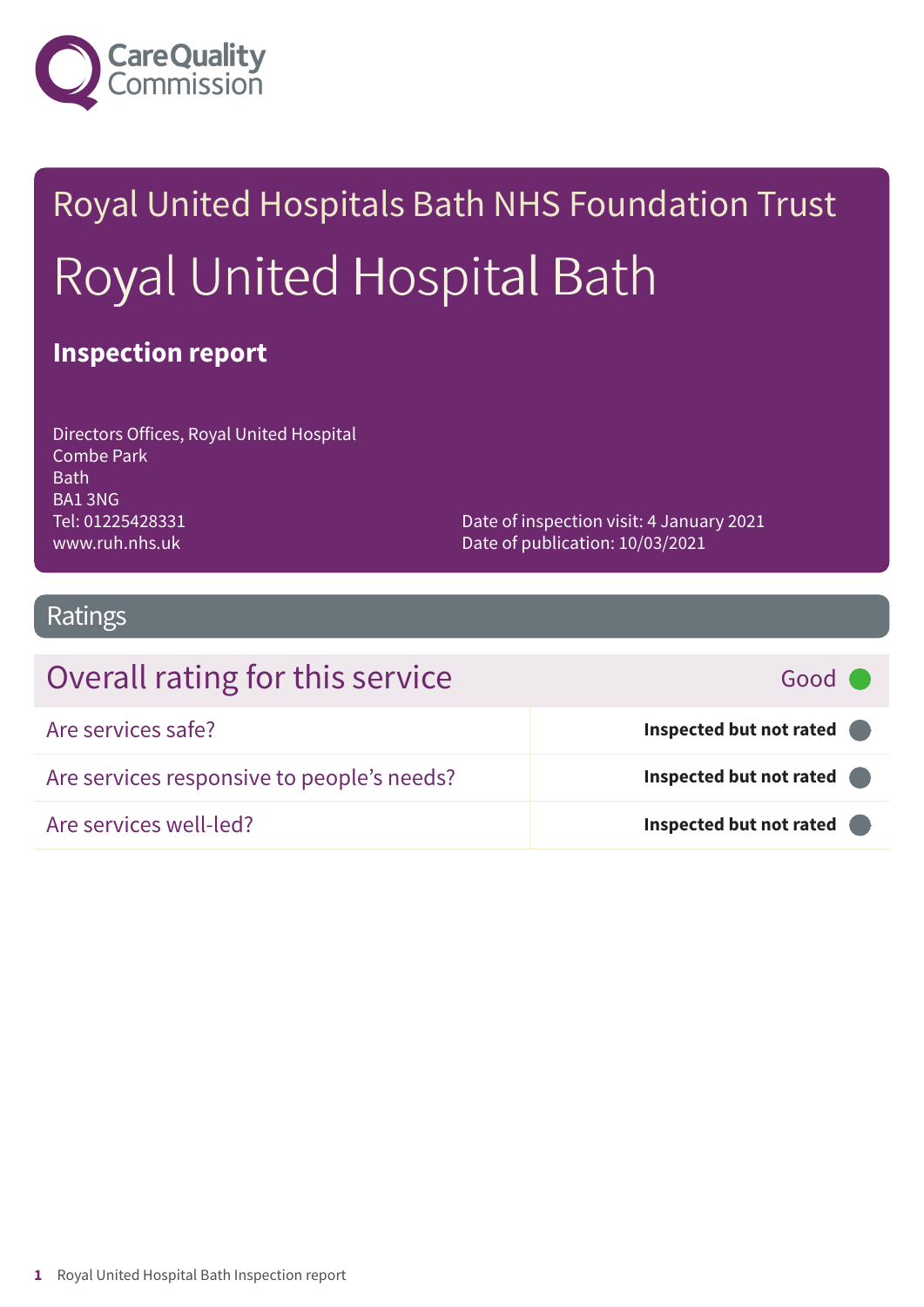## Our findings

### Overall summary of services at Royal United Hospital Bath

#### **Good –––** うそ

We carried out a focused inspection of The Royal United Hospital Bath urgent and emergency care service on 4 January 2021 as part of our winter pressures programme. As this was a focused inspection, we only inspected parts of our key questions: safe, responsive and well led. We did not inspect effective or caring. Urgent and emergency care was the only service we inspected. We took into account nationally available performance data and concerns we had received about the safety and quality of the service. We also reviewed concerns identified at our last inspection in September 2018 in relation to safe staffing, crowding and paediatric care.

Our inspection had a short announcement (a few hours) to enable us to observe routine activity. Before the inspection we reviewed information we had about the trust based on the intelligence we had received. Due to the narrow focus of this inspection, we did not change the rating of the service at this inspection. Our rating of the service therefore stayed the same as requires improvement.

#### We found:

- The Royal United Hospital Bath emergency department did not always have enough staff with the right qualifications and updated training to keep patients safe from avoidable harm and to provide the right care and treatment at all times. There were concerns about the level of senior medical staff on duty at night due to the complex layout of the department and lack of visibility for some patients. The design of the environment meant social distancing in some areas was difficult and this could lead to overcrowding in the waiting area at busy times. Triaging and the ongoing care and treatment of children was not always undertaken by nurses with paediatric qualifications. Some patients' medical records did not state the time the patient was reviewed by the doctor.
- Patients could access the service when they needed it but often had to wait longer than the national standard for a decision or treatment and a bed if they needed to be admitted. Demands on services throughout the hospital often resulted in patients in the emergency department or in ambulances waiting for beds. For a number of years, the emergency department's performance against national waiting time standards was worse than the NHS constitutional standards and the national average for England. However, no patient had waited for more than 12 hours during 2020 and fewer patients that the national average waited over four hours. As with most of the rest of the emergency departments in England, this performance was deteriorating in the last six months of 2020 and the winter months particularly. There was a need to resolve a difference in opinion around the responsibility for patients remaining in ambulances and oversight of their care and treatment.
- Service leaders had procedures and escalation plans to follow for managing periods of heavy demand. However, the action plan devised to improve service provision was in its early stages and had not had time to impact on improving performance.

#### However:

• The service controlled infection risk well and dedicated areas had been established to protect staff and patients from cross infection during the COVID-19 pandemic. Staff knew how to keep patients safe from abuse and how to report this.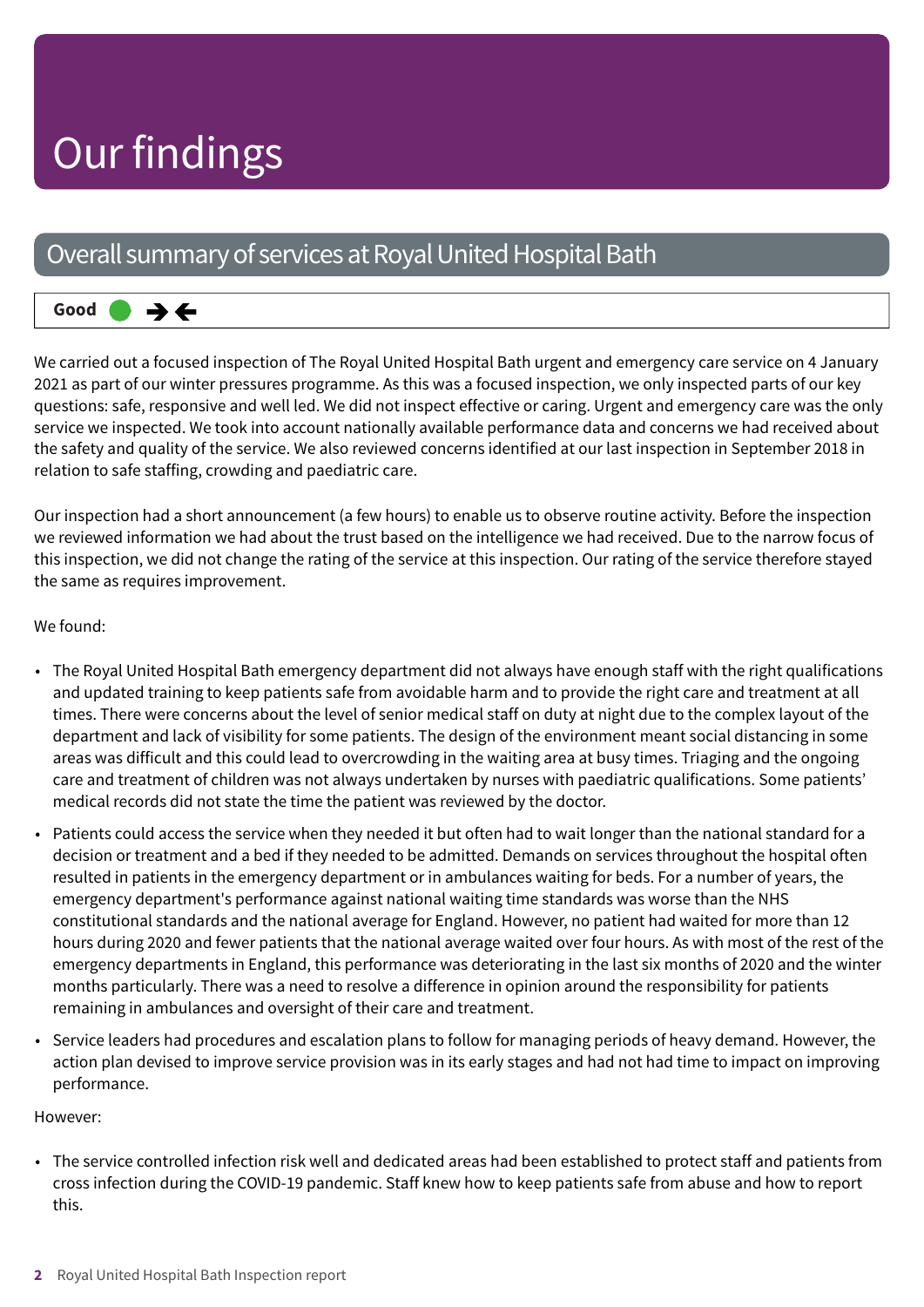# Our findings

- Although the service did not always have enough nursing staff, particularly at night and not enough trained children's nurses to ensure safe care was always provided managers regularly reviewed staffing levels and the skill mix where possible to increase numbers of nursing staff.
- The service liaised with other health care providers to help reduce the demand on the emergency department. This involved signposting patients to other appropriate health care settings which were able to meet their needs.
- A new leadership team had been appointed both at service and executive level. They were working on an action plan to improve the service provision and outcomes for patients. They had the skills, knowledge and abilities to run the service and felt strongly supported by the trust leadership team. The trust and the emergency department leaders understood the priorities and issues the service faced both internally and externally and from the additional pressures of the COVID-19 pandemic. The team were visible and approachable for patients and staff. Staff felt respected, supported and valued.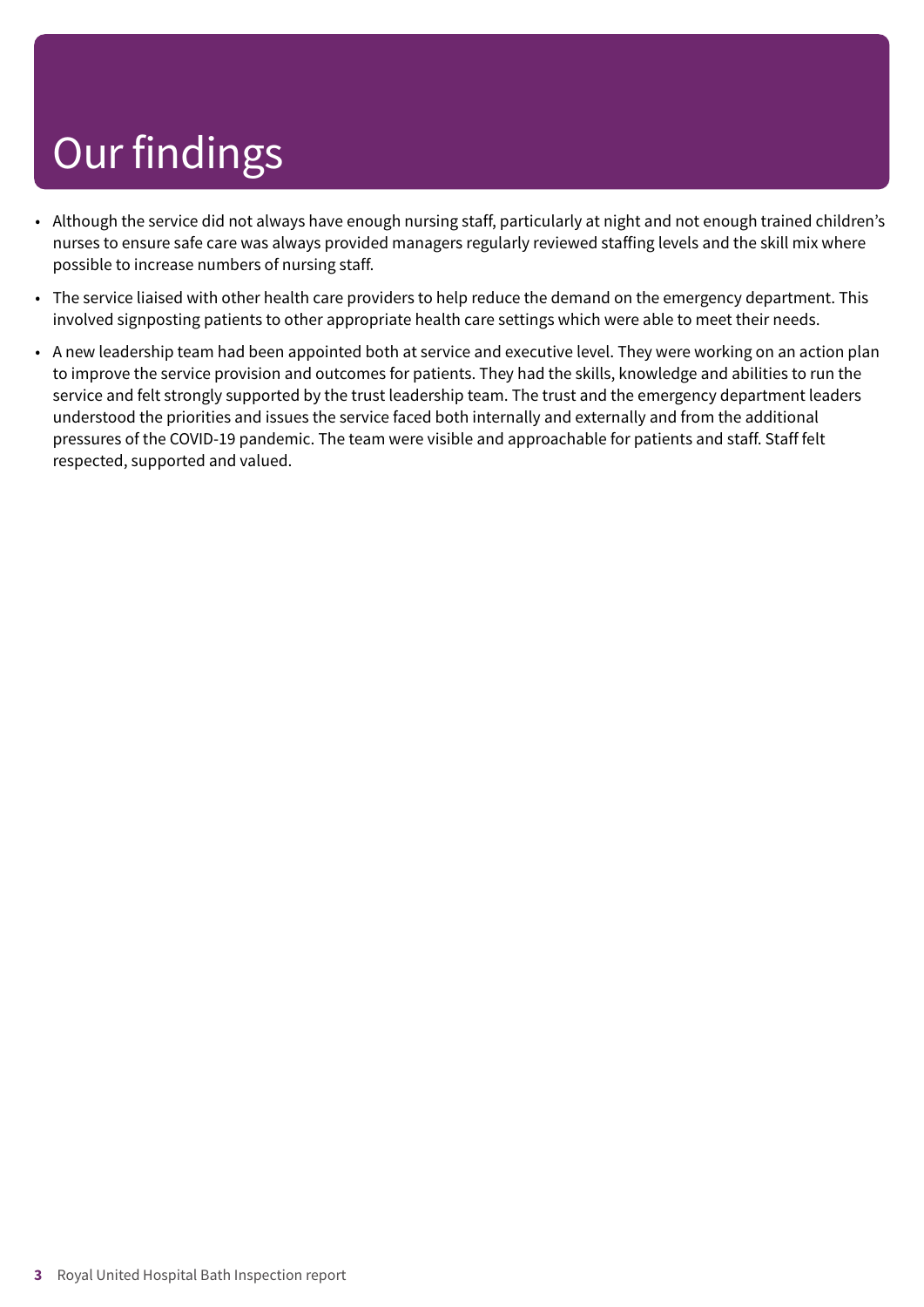#### **Requires Improvement –––**  $\rightarrow$   $\leftarrow$

At the Royal United Hospital Bath, urgent and emergency care and treatment is provided in the emergency department and the urgent treatment centre. The two departments are co-located on the main hospital site and share an entrance and reception/waiting area. The urgent treatment centre is run by a third-party provider with close cooperation with the trust and emergency department. The Royal United Hospital provides the healthcare practitioners to the urgent treatment centre under a service level agreement with the third-party provider. This report is restricted to the service in the emergency department only.

The emergency department accepts patients transported by ambulance or those who arrive independently. It is open 24 hours a day, seven days a week for adults and children who require emergency treatment. The urgent treatment centre operates from 8am to midnight seven days per week. Walk ins outside of these hours are seen by minors.

From September 2019 to August 2020, the emergency department saw 84,415 patients of which 14,270 were children. These were all attendances at the Royal United Hospital and included patients (adults and children) attending the urgent treatment centre. Attendances for emergencies (known as type 1) were 70,731 (adults and children) for the same period. For the year 2020, attendances fell to 67,150 patients (type 1 adults and children) due to the national fall in patient numbers during the first months of the first lockdown.

The emergency department is a designated trauma unit, accepting patients with traumatic injuries including fractures, head injuries and spinal injuries. Major or complex trauma patients arriving at the department are stabilised and transferred to the closest or most appropriate major trauma centre.

During the COVID-19 pandemic, the hospital has created green and red areas for patients to minimise the risk of the infection spreading. Green areas are for patients with no coronavirus symptoms and red areas are for patients with suspected or a confirmed positive test for coronavirus. The waiting area in the emergency department has a reception area and a triage pod (where patients are triaged by a nurse). Some seats in the waiting area had been sealed off to allow for social distancing for patients and any permitted carers supporting them.

The emergency department has 17 major beds (areas where the most serious patients are treated) with one bed space being used as a "doffing" (taking off and discarding of personal protective equipment) area. The green resuscitation area has space for three adult patients and one paediatric bay. There is also a red resuscitation area for three trolleys. There are six adult high dependency care beds also available. The minors area has three trolley spaces and three chaired spaces. The paediatric minors area has four green spaces and two red spaces. The observation unit has two side rooms and four beds. This was a reduction of two beds to allow for social distancing.

At the time of the inspection, the department was undergoing building work to expand their treatment areas.

### **Is the service safe?**

#### **Inspected but not rated –––**

We did not rate safe, the previous rating of requires improvement remains.

#### **Safeguarding**

**4** Royal United Hospital Bath Inspection report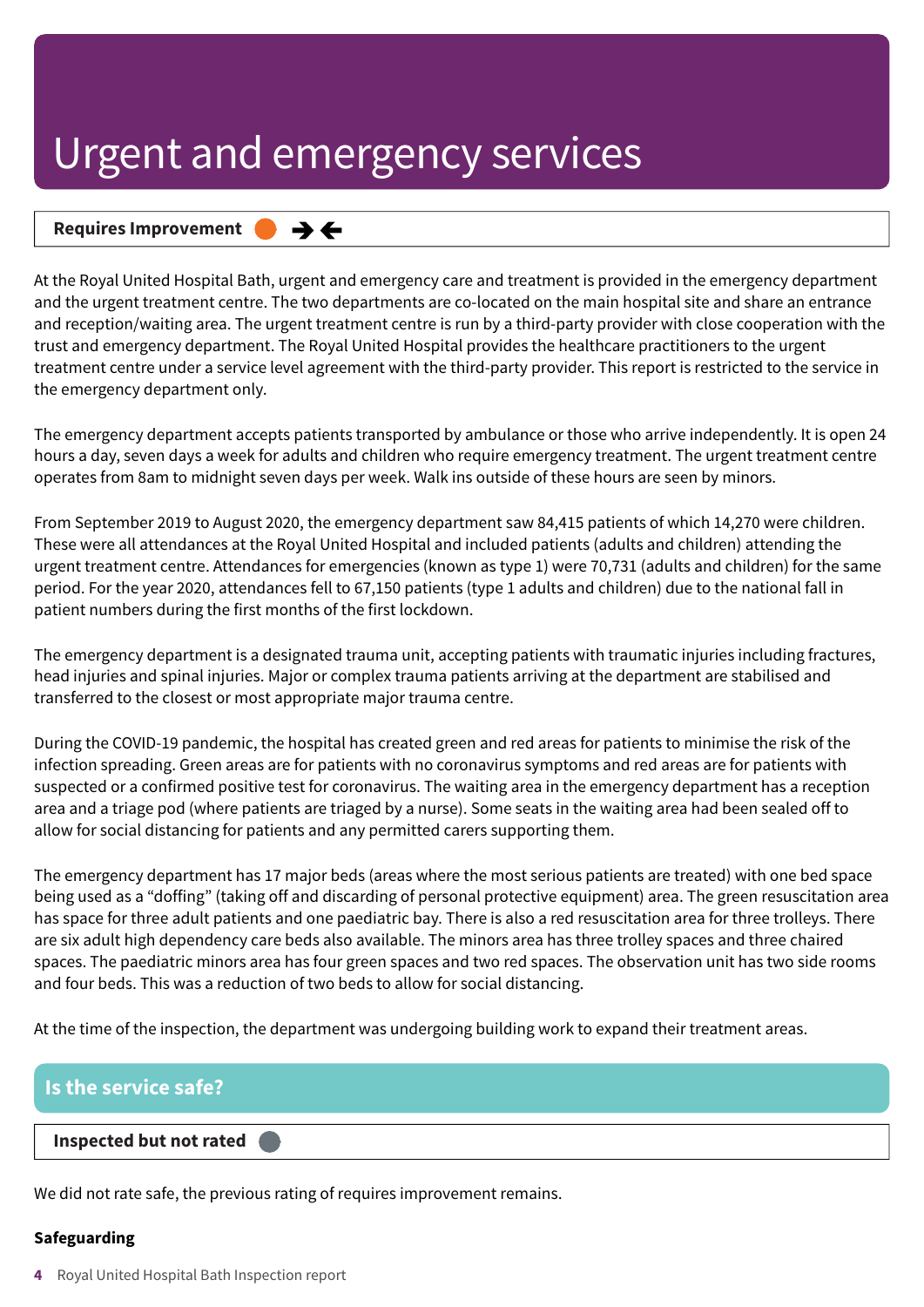#### Staff understood how to protect patients from abuse. But not all staff had updated their training on how to **recognise and report abuse.**

Staff told us they knew how to identify patients they felt were at risk of abuse. The electronic records system enabled staff to report their concerns using a dedicated form which was sent directly to the safeguarding team at the relevant local authority. Staff told us the trust had safeguarding leads for adults and children who could provide them with advice and support. They knew who they were and how to contact them.

Staff had a screening tool on their electronic records system to assess all children on arrival at the department for any safeguarding concerns. There was a child safeguarding review team who reviewed all children who had attended the emergency department within 72 hours.

Safeguarding children training compliance was as follows: 80% of staff had completed level 1, 78% had completed level 2, and 65% had completed level 3. Evidence provided by the trust showed the remainder of staff had not received the required update training and had not met the trust target of 90%. The trust also told us the compliance rate included bank staff and those on long term sick but excluded staff on maternity leave, adoption leave or career breaks. The pandemic had increased the pressure on their service and reduced the amount of time staff had to complete their training. The emergency department was working on plans to address the failure to meet the trust targets.

#### **Cleanliness, infection control and hygiene**

#### The service controlled infection risk well. Staff wore the right personal protective equipment to keep themselves **and others safe from cross infection.**

Staff used equipment and control measures to protect patients, themselves and others from infection. The premises were visibly clean. We saw a strong presence from the cleaning staff in the department throughout our visit.

We observed staff wearing the correct personal protective equipment (PPE) depending on where they were working. In the red area, staff were in full PPE to protect themselves from patients who had or were suspected of being COVID-19 positive. Staff had received training in 'donning' (putting on) and 'doffing' (taking off) PPE safely to prevent the risks of cross infection. There were areas for staff to carry this out safely away from patients and other staff.

We spoke with senior staff about the use of the Royal College of Emergency Medicine infection prevention and control checklist. The senior staff were aware of this tool and had used it to assess and audit the department for compliance with infection prevention and control guidance. We worked through the content of the tool with the senior staff and they were confident about most of the assessments. The main exception, as reported below, was the ability to always ensure complete social distancing.

One aspect of the guidance was for the department to have a member of staff who was always in high-level PPE and available to provide aerosol generating procedures on a seriously ill patient who arrived without advanced warning. The department had a member of staff who was allocated as the 'PPE hero' who always had a full set of high-level PPE immediately to hand to 'don' as required in such an emergency. The senior team had used their experience and knowledge and assessed this protocol as being safe and effective for their patient group.

#### **Environment**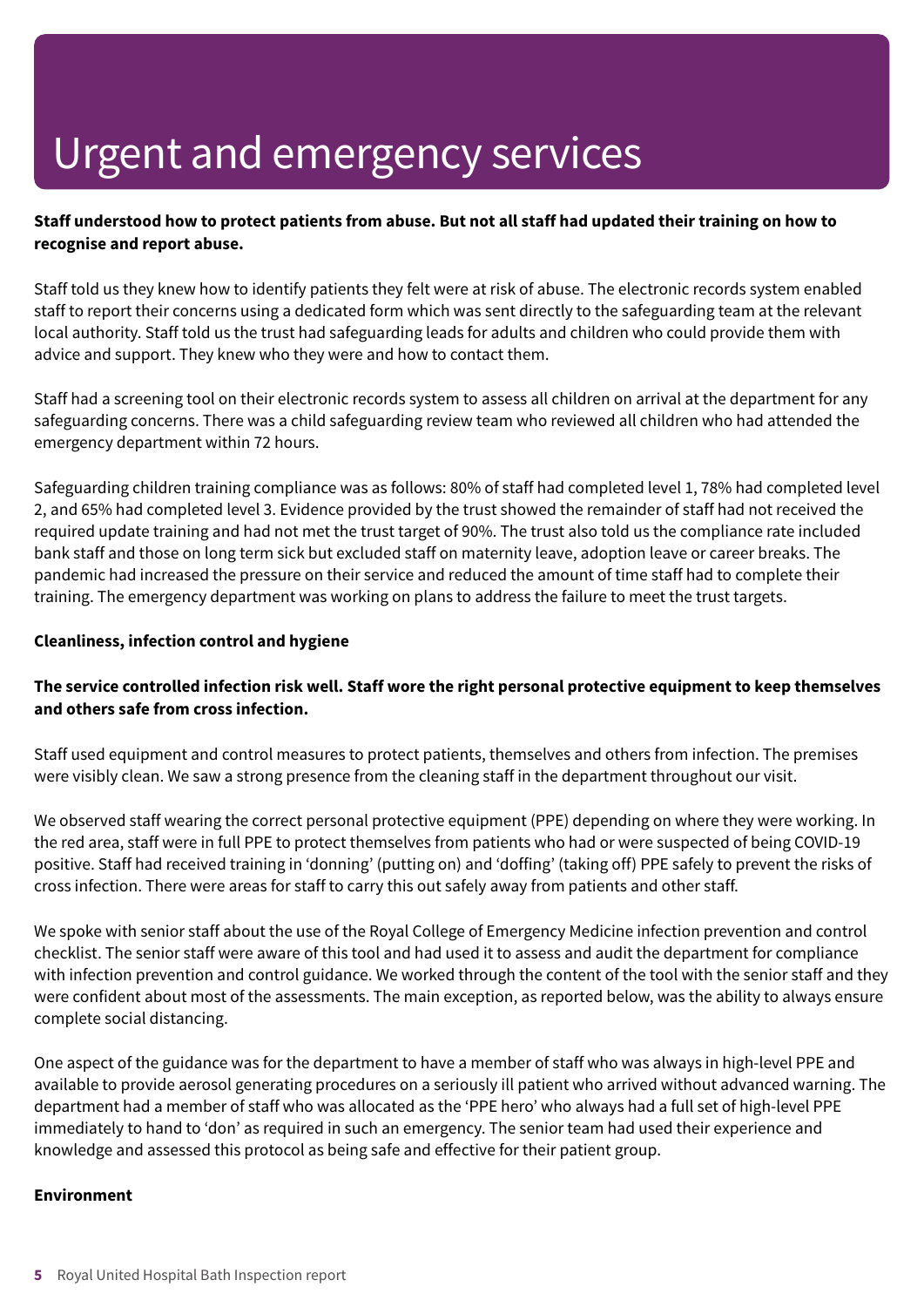The design of the premises did not always keep patients safe and comfortable and within social distancing rules. The trust was not able to observe patients at all times due to limited space. However, we recognised it had not been designed to be used in a pandemic and the trust had endeavoured to make the facilities as safe as possible **for patients and staff.**

Due to COVID-19, several seats in the patient waiting area had been sealed off to allow for social distancing and the trust planned to fit plastic screens between back-to-back chairs. The trust had plans for how the department would manage overcrowding in the waiting area during busy times. This included patients waiting outside the department (if clinically appropriate) but no plan at the time on using any other internal areas to ease overcrowding.

The layout of the department and narrow dimensions of corridors made social distancing for staff difficult at times and when ambulance staff brought in patients on trolleys. The main staff workstation was compact which meant social distancing was not always possible. However, we observed staff always wearing face masks to minimise any risks to colleagues and patients.

Building work was underway to improve the layout of parts of the department and to provide additional space.

#### **Assessing and responding to patient risk**

Patients had an assessment of their infection risk on arrival at the department and staff allocated them to the **correct area. However, not all children were assessed at triage by nurses with the recognised paediatric** qualification and not all patients were visible to staff in times of overcrowding or difficulties caused by social **distancing requirements.**

All patients were assessed for their risk of COVID-19 when they entered the emergency department. For patients transported by the ambulance service, the risk assessment was undertaken when the crew member handed the patient over verbally to the nurse in charge. This helped to determine which area of the emergency department the patient was placed in to prevent the risk of cross infection. To respond to the risks associated with COVID-19, specific flow charts had been developed and were being used to guide emergency department staff for streaming children and young people with suspected COVID-19 symptoms.

Reception staff told us how they directed patients in accordance with possible risk factors. This included patients who had booked appointments at the urgent treatment centre based in the emergency department. Reception staff alerted the staff from triage that a patient had arrived, and staff would collect the patient records before inviting the patient to be assessed. During our inspection we observed patients being triaged within the 15-minute expected standard. Data from the trust showed they achieved between 70% to 80% for triaging patients within the 15-minute expected standard between October 2020 and January 2021. This was below the national standard of 95%. If reception staff were concerned about any patient in the waiting room, they were able to call for medical assistance.

However, at certain times, as reported above, some patients were not able to remain in the waiting area due to pressure on space and were required to wait elsewhere. In these circumstances, the patients would be assessed for the risk of where they were being asked to wait and there was a clinical criteria used to assess this risk. Nonetheless, these patients were then not visible to staff should their condition deteriorate. If patients were deemed to be able to wait outside of the department contact telephone numbers were taken by staff so they could contact them if required. Patients were told to come back to the department if they felt their condition was worsening whilst waiting to be seen.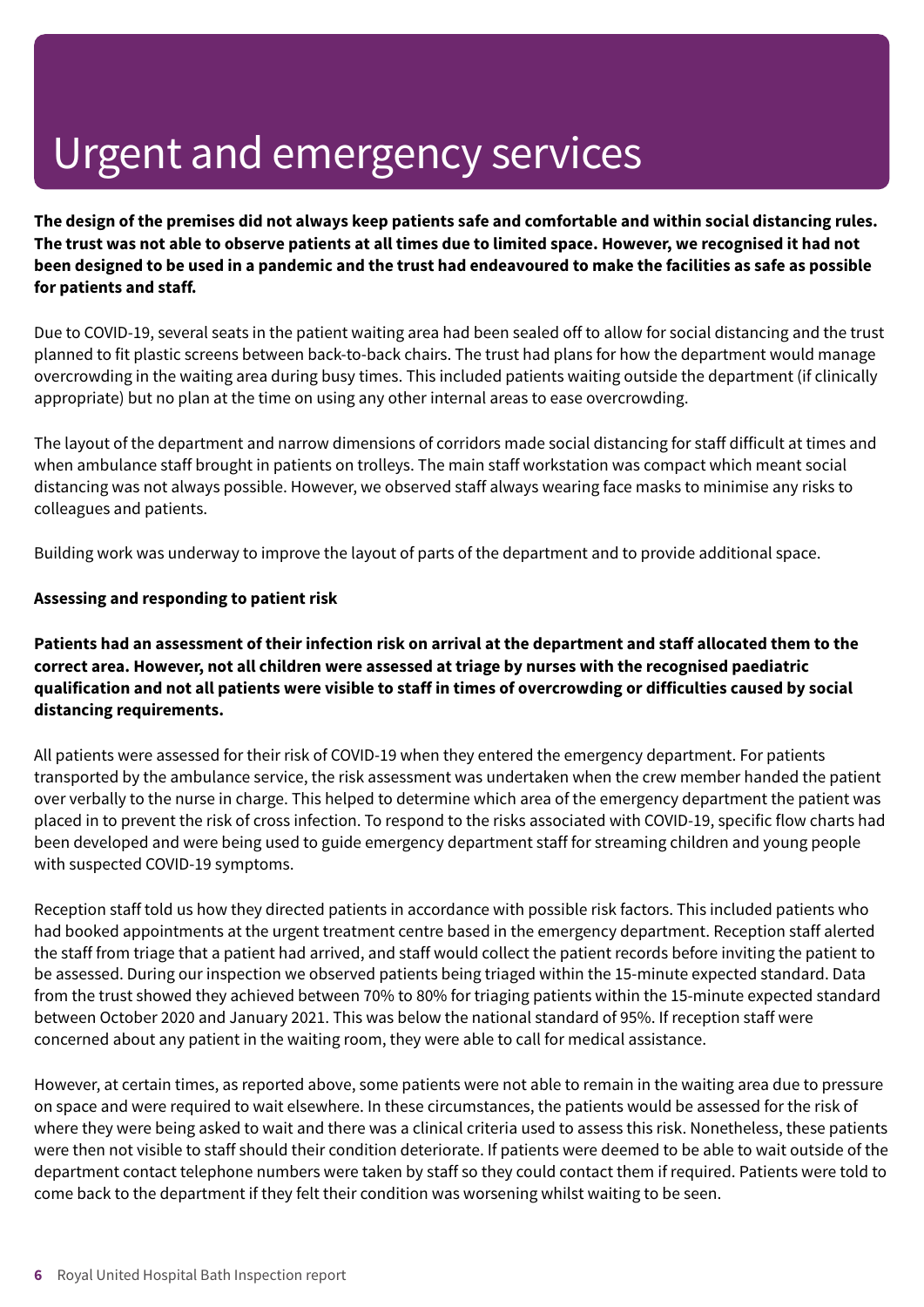The senior leadership at the trust told us the emergency department staff took clinical responsibility for patients remaining in ambulances once they had been verbally handed over to the nurse in charge. The leadership team told us when the ambulance arrived at department, an initial handover including the infection control screen was undertaken. At this point the patient was booked onto the computer system. This process was irrespective of whether or not the patient was able to be offloaded from the ambulance. The patient was then the responsibility of the trust. However, the ambulance service retained the patient care until a space become available within the footprint of the department. Cohorted patients within the frailty assessment unit were cared for by dedicated ambulance staff but again remained the responsibility of the trust.

Staff did not see the patient until they were brought into the department once a space had become free unless the ambulance staff informed them the patient was deteriorating. There were escalation processes for ambulance staff to use which included using the emergency department escalation card and deteriorating National Early Warning Score (NEWS). NEWS is a tool developed by the Royal College of Physicians which improves the detection and response to clinical deterioration in adult patients and is a key element of patient safety and improving patient outcomes. However, somewhat in contradiction of the trust's position on this, members of the senior clinical team told us it was the responsibility for the patient remained with the ambulance crew until such time as the patient was physically in the department. There was no formal process in the department to review and maintain oversight of the patients who remained in the ambulance. The leadership team had recognised they needed to implement a formal process, and this was being developed and was currently being reviewed by their governance team.

If ambulance personnel were concerned about a patient, they would liaise through a senior member of their own staff who was on site to monitor the situation. These were hospital ambulance liaison officers or HALOs. If the HALO was not on duty, staff would talk directly with the nurse in charge.

There were systems for streaming children attending the department through the main waiting room once they were booked in by the reception staff. Children were directed to the paediatric waiting room where they were triaged by the main triage nurse between the hours of 8am and midnight. After midnight until 8am they would be triaged by the paediatric qualified nurse if they were on duty. The leadership team told us from middle of January 2021 they were providing a dedicated paediatric nurse to cover the paediatric unit from the hours of 2pm to 10pm weekdays. A junior doctor was also allocated the paediatric unit during this time. The leadership team were working on this to provide the same cover during the weekends.

Triaging of children was not consistently undertaken by qualified paediatric nurses due to shortages of these staff. There is a national shortage of paediatric qualified nurses throughout the region and many NHS trusts have struggled with recruitment. To mitigate the risk the trust told us emergency department nurses were required to complete an in-house paediatric teaching programme provided by advanced paediatric life support instructors and an emergency department consultant. The programme included topics such as paediatric triage, septicaemia, respiratory conditions in children, seizures, injuries, abdominal pain/ rashes and safeguarding. Staff could also complete an additional module called "spotting the sick child". However, although it was requested, the trust has not provided evidence on the number of emergency department nurses who had completed this additional clinical training. They trust told us it was working on a centralised record which would be available at the end of January 2021.

To manage the risks around the shortage of qualified paediatric nurses, there was an appraisal lead, who was a senior sister, and an emergency department paediatric nurse who were designated to sign off emergency department nurse competencies on the above training modules. New starters were allocated time to work alongside one of the paediatric nurses. The trust also told us paediatric nurses supported staff to manage children in majors, resuscitation and high care to provide learning opportunities in a real time environment.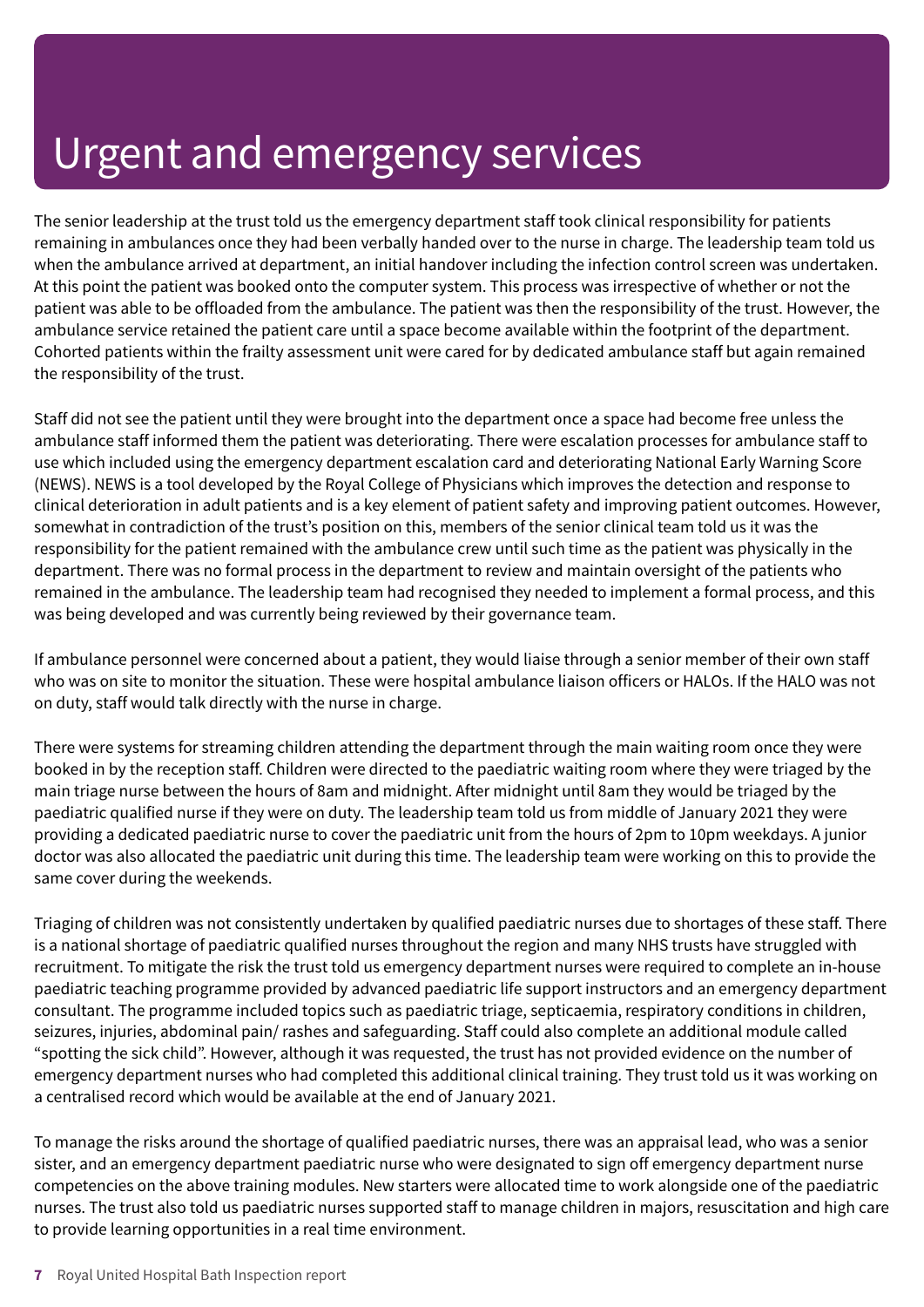Following our inspection, the leadership team told us they had recruited an orthopaedic nurse practitioner to review children in minors and those waiting for an orthopaedic review to minimise delays and waiting times.

To help further with mitigating the risk of lack of paediatric trained nurses a weekly paediatric bulletin was produced for emergency department staff. This included information on a number of topics, for example, paediatric attendance in the emergency department, performance in relation to the four-hour standard and 'hot topics' for learning.

The trust provided training records which showed that as of 31 December 2020, the number of emergency medicine nursing staff who had completed paediatric basic life support was 69%. This was below the trust's target of 90%. The trust told us paediatric life support training was delivered at face-to-face sessions but had been temporarily put on hold due to the pandemic. To meet the trust target, staff had received notification there were 12 places available on an enhanced life support training course which was due to take place in February 2021. Staff had gone on to secure all the places available. This would improve paediatric life support training compliance to 77%. More staff were planned to attend this training when more dates and places became available.

If children met the criteria for direct admission to the paediatric admissions unit, this was arranged by the triage nurse. When assessed, a child might otherwise be moved to resuscitation or the urgent treatment centre, otherwise they remained in the paediatrics emergency department area. Children arriving by ambulance were triaged initially by the nurse in charge and directed to the paediatrics area, resuscitation or paediatric admissions unit.

#### **Nurse staffing**

#### The service did not always have enough nursing staff, particularly at night and not enough trained children's **nurses to ensure safe care was always provided. However, managers regularly reviewed staffing levels and the skill mix where possible to increase numbers of nursing staff.**

Nursing staff levels at night did not always meet the planned numbers required. We checked the nursing duty rotas for five nights and found each shift was recorded as being below the planned number of qualified nursing staff. However, on some nursing shifts (three of the five days of rotas we examined) the number of qualified nurses on duty exceeded the planned numbers required during the day. This meant extra nursing staff were on duty to meet the growing demands of the service and the needs of patients. We were aware of staff being drafted into work in the department to support short-term unplanned absence where possible. We also observed senior staff taking frontline clinical roles to support their team in times of need.

The emergency department did not have enough paediatric trained nurses to meet the recommendations set out by the Royal College of Paediatric and Child Health (RCPCH). The recommendation states that every emergency department treating children must be staffed by two registered children's nurses at all times. They were not meeting this recommendation. Staff told us they aim to have one paediatric nurse on each shift but only achieved this only 50% of the time. However, we recognised there was a national shortage of paediatric trained nurses across the region and recruitment had been difficult. Additional training had been provided to some qualified adult nurses as reported above to reduce the risks and improve outcomes for children in providing safe care and treatment. Nursing staff on higher grades (band 6 and 7) were required to complete the additional paediatric training and the department allocated between one and three of those staff on each shift. One of their roles during their shift was to triage all patients including children if no paediatric nurses was on duty. The department had recruited more paediatric nurses since our last inspection in 2018 and was further forward towards meeting this recommendation. They were also holding interviews in the week of our inspection for a senior paediatric trained nurse to lead the service.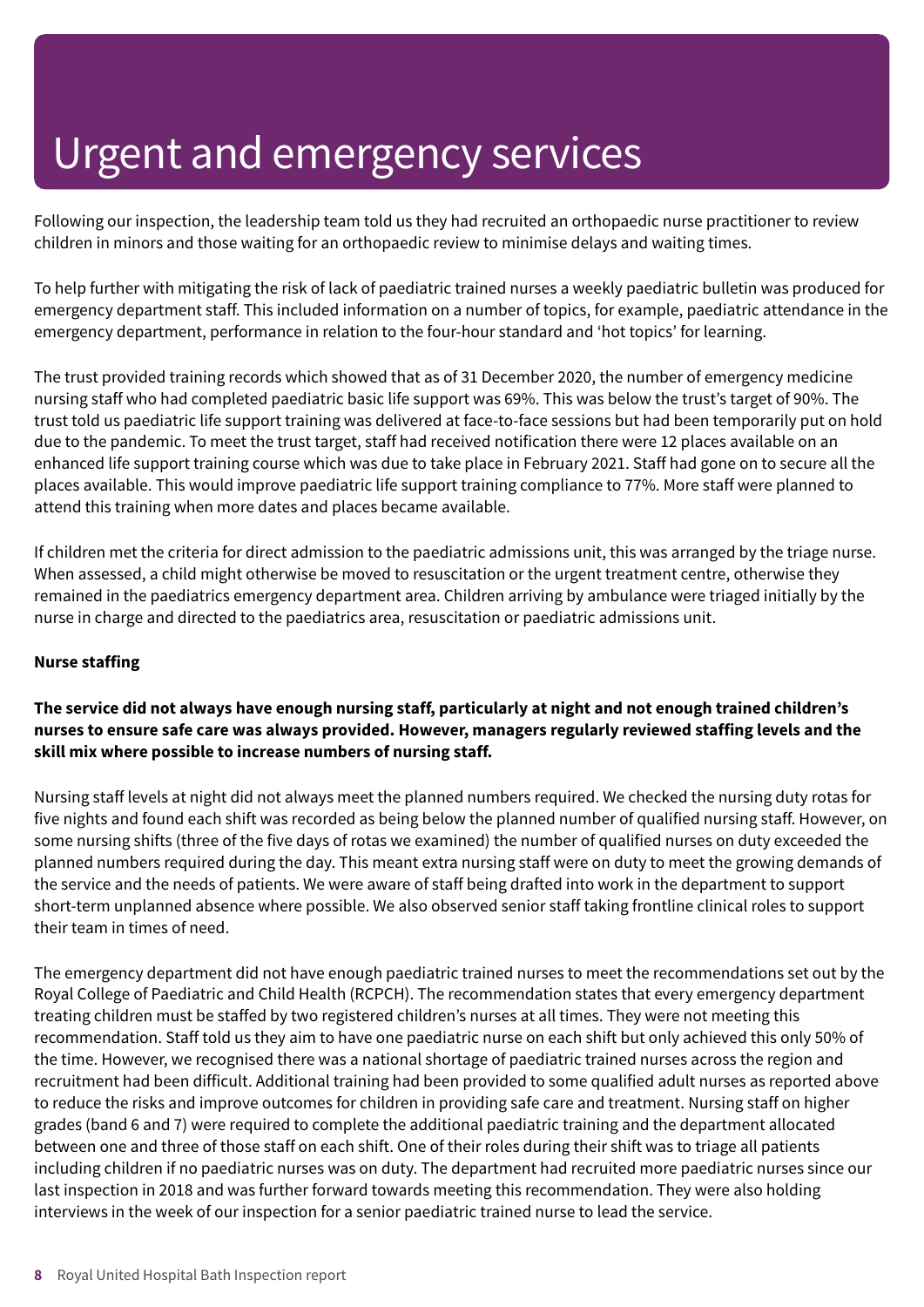All new nursing staff had access to an educational lead who was able to work with them in meeting their competencies and completing their induction to safely meet the needs of patients who used the department. The educational lead also provided training for all nursing staff.

#### **Medical staffing**

#### The service did not always have enough medical staff to ensure safe care was provided at all times due to the **layout of the department making patients less visible.**

There were not always sufficient senior doctors on duty at night, given the complex layout of the department, the additional demand from work with COVID-19 patients, and other urgent clinical responsibilities. The rota required there to be one senior doctor supported by three junior doctors at night. This was in line with the recommendations of the Royal College of Emergency Medicine. However, senior staff told us of their concerns. These included the layout of the department made observing patients difficult. The senior doctor on duty could also be required to provide complex treatment at night. For example, providing thrombolysis to stroke patients meant they needed to dedicate a specific time to the procedure when they would be otherwise unavailable to other staff and patients. Consultant cover for the emergency department was from 8am until midnight every day and consultants were on call out of these hours. This met the guidance on consultant cover as recommended by the Royal College of Emergency Medicine.

Due to COVID-19 and the location of the dedicated area to remove personal protective equipment, there were concerns among staff about the response time of the senior doctor should they be required in an emergency. The leadership team at the trust told us if the senior medical staff were going to be with a patient for long periods of time the on-call consultant was called in to cover the department. This was also recorded in the entry on the trust's risk register (see below).

This issue had been reported on the trust's risk register in November 2020. The actions around this included "analysing medical staffing and patient attendance patterns which would help to inform budget setting and planning of medical staff going forward."

The emergency department had two consultants on the rota with qualifications in paediatric emergency medicine. There was an emergency department consultant lead for paediatrics. However, senior staff told us the consultants with paediatric qualification were not allocated specific time on shifts to the paediatric department. This does not meet the recommendations set out by the Royal College of Paediatric and Child Health (RCPCH). This states every emergency department treating children must be staffed with a paediatric emergency medicine consultant with dedicated session time allocated to paediatrics. The department had just under 12 whole time equivalent emergency medicine consultants of which two were paediatric emergency medicine qualified and one was a consultant in emergency medicine with a special interest in paediatrics.

The trust had implemented from the middle of January 2021 a protected paediatric doctor rota between the hours of 2pm to 10pm each weekday where a junior doctor was allocated to work in the paediatric unit. They were working on plans to provide this at weekends.

There was a joint working group comprising of emergency department and paediatric teams focusing on improving the paediatric pathway both within emergency department and the children's ward. Monthly performance review meetings took place where the emergency department performance in relation to the paediatric four-hour targets were reviewed and discussion around the outcomes. Investigations had been undertaken to identify the main causes around any breaches in performance standards around timeliness of treatment.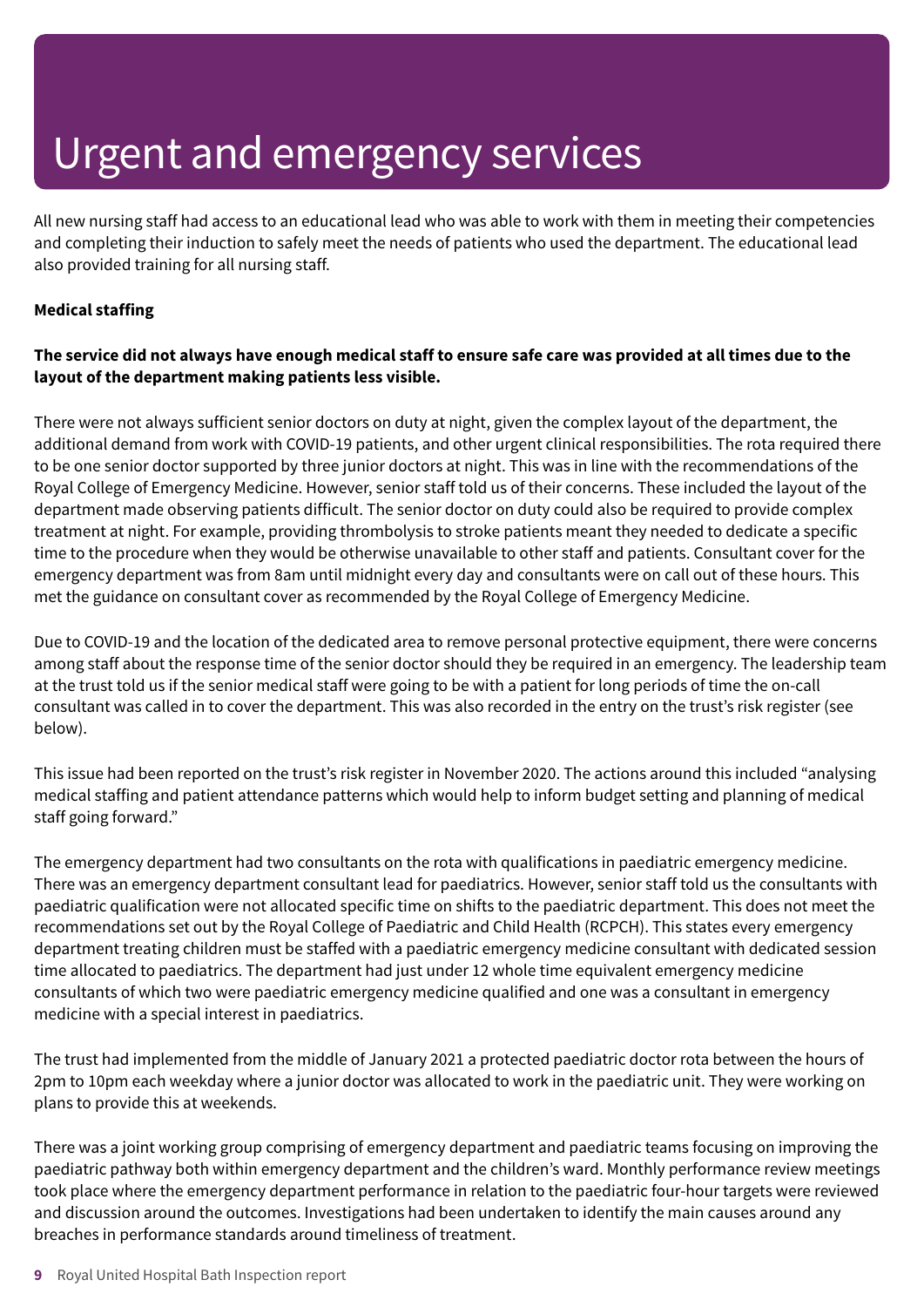To take charge of the whole consultant-led department, two consultants were rostered on the day and evening shifts who were nominated as the 'emergency physician in charge'. This meant at that times they were recognised as taking overall responsibility for the safety of the department and patient care.

#### **Records**

#### Staff mostly kept detailed records of patients' care and treatment. Records were clear, up to date, stored securely **and easily available to all staff providing care, but some were missing key performance information.**

Most patient records were of a good standard and contained details of medical review and tests requested by medical staff. However, in the eight sets of electronic records we reviewed in detail, four did not have the time the patient was seen by the doctor. This review time is a key indicator of performance and must be recorded.

| Is the service responsive? |  |
|----------------------------|--|
| Inspected but not rated    |  |

We did not rate responsive the previous rating of requires improvement remains

#### **Access and flow**

Patients could access the service when they needed it but did not always receive care and treatment promptly. **Patient handover and treatment-time performance was mostly worse than NHS national standards. However, staff were actively looking for improvements and short and long term solutions, both internally and externally** with system partners. In the last year, no patients had been waiting in the department for a decision on their care **for more than 12 hours.**

National performance data showed the trust had struggled to achieve the NHS constitutional standard to see, treat, admit or discharge 95% of patients within four hours for several years. In the first two months of 2020, prior to the first COVID-19 lockdown at the end of March, the trust only achieved the four-hour standard for 63% of patients. The national average was around 72%. At the trust, this improved in March 2020 to 75% (just below the 76% national average). Performance then improved, as it did at most NHS trusts due to a significant drop in patient numbers, to around 92-96% in April, May and June. It ended the year at just under 70% against the national average of 72%. It was only during the middle of the year where numbers were above the A&E national average but dropped below that level at all other times. In 2020, there were 4,013 patients who attended the emergency department at the Royal United Hospital Bath who exceeded the four-hour waiting time. This was worse than the South West regional average of 3,248 patients.

However, the number of patients waiting between four and 12 hours to admit into the hospital was slightly better than the England average when reviewed over the last six months of 2020. As with most trusts in England and the national average, the number of patients who have waited over four hours had risen. In July 2020, this was 3.4% of those patients who were admitted to a hospital bed at the hospital, and this increased to 22.9% by December 2020. The national average for July was 5.7% and for December 2020, 24.1%.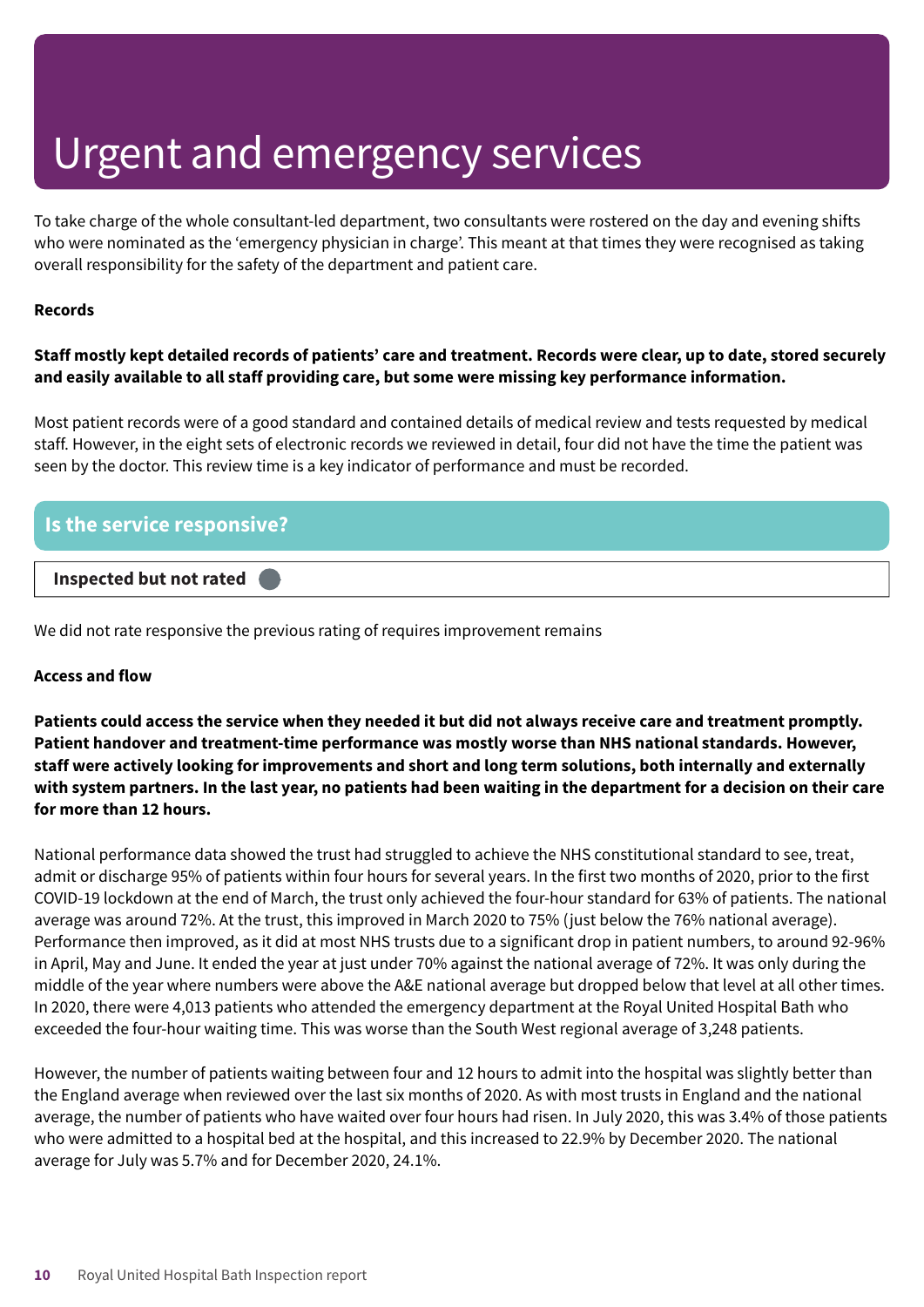The trust reported no patients waiting over 12 hours for admission to hospital in 2020. Other trusts with a similar number of attendances in the South West reported some patients waiting over 12 hours. The average for the South West for 2020 was around 147 patients each month for over 12 hours but this had risen significantly in the latter part of the year among the COVID-19 emergency.

The department was seeing a high percentage of children within the four-hour performance standard. Performance in relation to the national four-hour standard showed that emergency department achieved 95% in November 2020 and 92% in December 2020 for seeing children. The average performance between April and December 2020 was 93%. This was just below the national standard of 95%.

As reported above, high demand for the services within the trust and bed capacity shortages within the wider hospital meant some patients waited longer to be seen, treated and/or admitted to hospital than expected. During our inspection, 13 patients were waiting in the emergency department for a bed in the hospital. We attended one of the site meetings where senior representation from each directorate was present to discuss flow and bed capacity in the hospital. Staff highlighted the lack of available beds to admit emergency department patients as only 16 patients were planned for discharge across the whole of the hospital. Actions were discussed on how to try to improve the situation such as a further review of patients who might be discharged more quickly.

Leaders were aware of the issues around flow of patients within the hospital and were engaged with the regional escalation plan if capacity within the hospital was highlighted as a concern. A mutual aid plan was available where providers in the region could support each other. The trust told us that they had supported other regions when they had capacity to do so. This enabled the trust to work with the wider network and also access support when they needed it.

The number of patients waiting in ambulances had increased as had delays in patient handovers. National performance data showed the number of ambulances remaining at the hospital for over 60 minutes had increased from 5.4% in September 2019 to 13.2% by September 2020. Data also provided from the trust up to November 2020 showed delays in handovers of patients from ambulance crews to emergency department staff was the second worse in the South West region.

To reduce the number of patients waiting in ambulances, the trust's frailty assessment unit had been allocated as an overflow area while waiting for a space in the emergency department. However, this area was relatively small. We were shown a standard operating procedure which had been agreed between the hospital and the NHS ambulance trust for patients who were waiting within the trust's frailty unit. There was a strict criteria for those patients who were waiting in this area around their safety and risk. Care was provided by two members of the ambulance staff in this area to reduce the numbers of patient waiting on the ambulances.

The trust had recognised the increased delays in the emergency department. Part of the priorities for 2020/21 was to develop direct admission pathways to medical and surgical admission units to reduce delays for patients. At the time of our visit, medical patients that were expected admissions were able to be admitted directly to the medical admissions unit (MAU) if a bed was available. However, due to the current shortage of available beds, it was not always possible to admit expected medical patients directly to the MAU and patients were required to attend the emergency department first.

Staff were working hard to improve patient flow through the hospital. They were coordinating care with other services and providers to access additional beds in the community to improve timely discharges. Trust staff had been working proactively with their own wards and external stakeholders. For example, they implemented an initiative called "20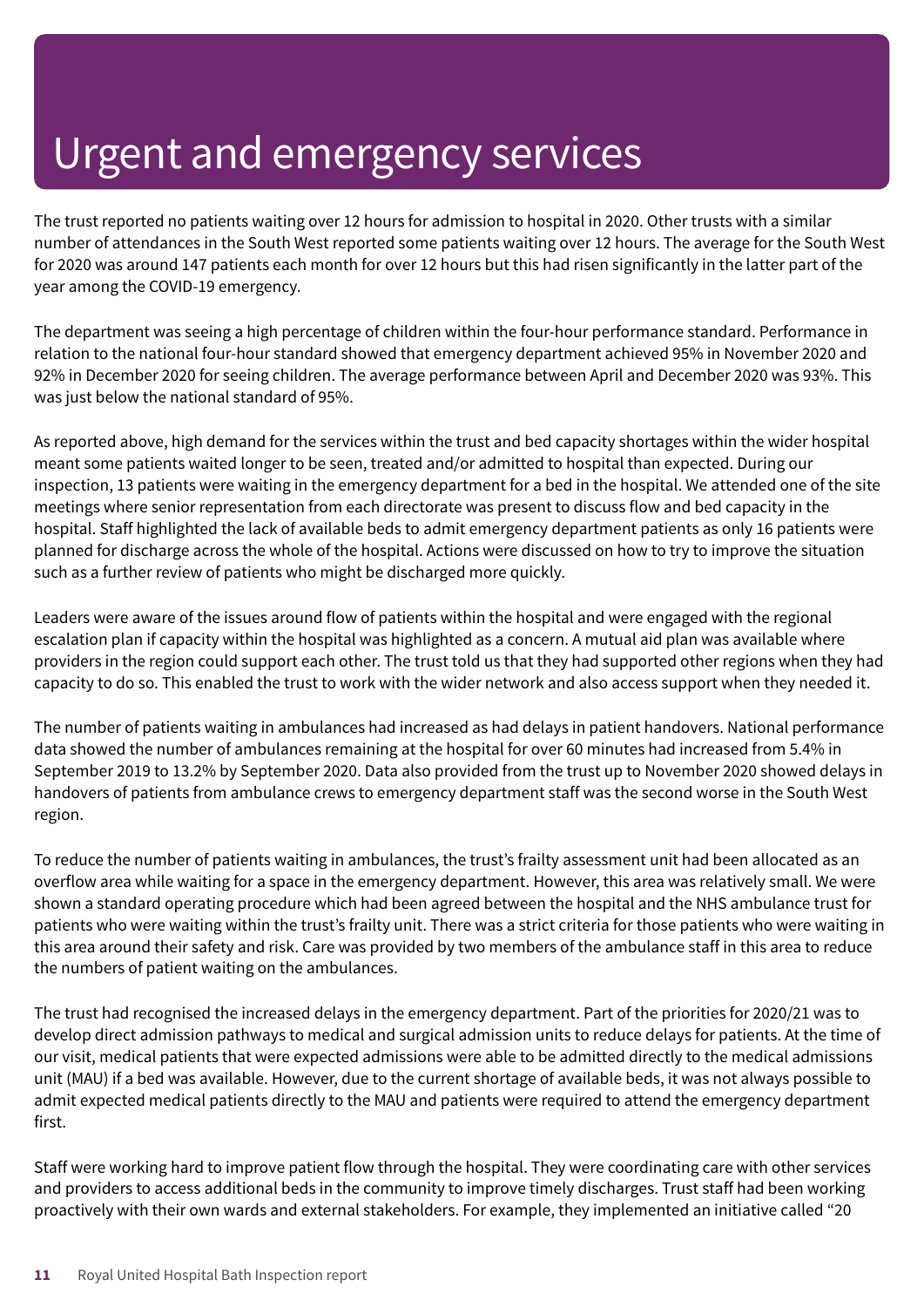minutes matters" which is aimed at raising awareness with all staff of the impact a 20 minute delay could have on patient flow. They also were awaiting access to two designated sites in the community where they could discharge patients who needed additional care before going home. Staff told us that these two sites were not fully operational and therefore could not use them yet.

The trust worked with the local out-of-hours service provider on assessing patients for their need to attend an emergency department to reduce the number of attendances. Senior staff in the emergency department were offered additional hours with the out-of-hours team to support with patient assessment as part of a pilot to test this approach to reduce admissions. This took place over two days in October 2020 where patients who would normally be told to attend the emergency department by the out-of-hours service were re-routed to have a clinical consultation over the telephone with a member of these staff from the emergency department. Data provided by the trust showed that out of 70 patients reviewed, only 12 patients were required to attend the emergency department. Senior staff from the trust told us they were working with the local clinical commissioning group (CCG) to develop this process further to reduce the numbers of patients attending unnecessarily.

To provide care and support for patients with mental health needs, the emergency department had access to mental health support 8am until midnight seven days a week.

# **Is the service well-led? Inspected but not rated –––**

We did not rate well led, the previous rating of requires improvement remains

#### **Leadership**

### Leaders had the skills and abilities to run the service. They understood and managed the priorities and issues the **service faced. They were visible and approachable in the service for patients and staff.**

A new matron and a clinical lead had been appointed for the emergency department in the last two months. They understood and were aware of the priorities and issues the service faced. They were visible and approachable for patients and staff. These new staff felt listened to by the trust leadership team who were supporting the changes and improvements they wanted to bring to the department.

The leaders of the emergency department were developing a vision for what it wanted to achieve and a strategy to turn it into action. These included enhancements to the emergency department's environment and improved working with the local healthcare system. However, plans were still being developed as the new team had only been in post for a short time.

The trust had developed an 'Improving Together' methodology which was centred on quality improvement at every level and communication links from 'shop floor to executive'. The leadership team told us this had improved the understanding of issues within the emergency department specifically. This included recognition of the need to increase and strengthen leadership capacity which had been a challenge due to the clinical commitments of those staff. The trust had identified ways to adequately protect time to enable leaders and teams to progress key work outside of clinical priorities. At the time of the inspection, the emergency department clinical lead and matron told us they were working on identifying additional resources so they could focus on improvement strategies in the department.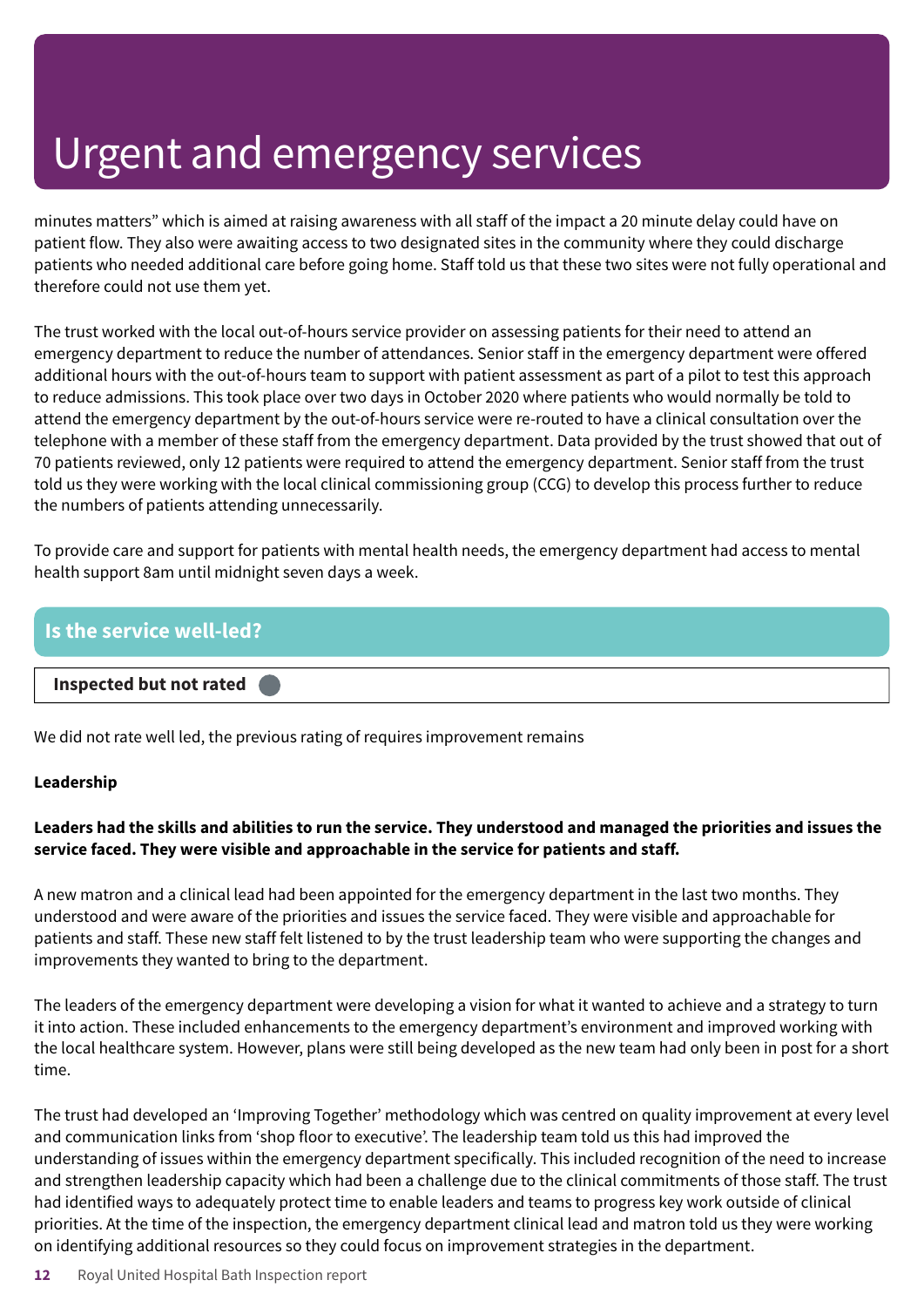The leadership team were focused on improving performance and identifying ways to increase resources to meet demand. For example, the trust provided evidence it had ensured there were enough consultants to provide support to the emergency department. On average between quarter four of 2017 and quarter one of 2020, they had one whole time equivalent consultant above their requirement. The trust also told us that the medicines division (the emergency department was part of this division) had secured funding for two additional whole-time equivalent consultants for the year 2020/21 which would support the department to continue to improve performance and clinical demand.

Feedback from external organisations was positive about the engagement and communication from the trust. We were told by the local NHS ambulance service how the department had been proactive in identifying ways to reduce ambulance handovers and were responsive when there was a high demand in the service. The department had developed a proactive communication plan the ambulance service which detailed escalation plans and key responsibilities once ambulance handovers exceeded 15 minutes.

#### **Culture**

#### **Staff felt respected, supported and valued. They were focused on the needs of patients receiving care.**

The service had an improved culture and staff felt more valued.

Following a staff survey and a whistleblowing concern in 2019, the trust commissioned an external organisation to undertake a review of the emergency department. The findings and recommendations were shared with all staff through listening events throughout the summer of 2020. Improvements included improved communication from leaders to the department, ensuring leaders were more visible in the department, and recruitment drives. Staff we met told us they felt more supported by the senior staff in the department and they were more visible and accessible.

#### **Managing risks, issues and performance**

### **Leaders and teams used systems to manage performance effectively. They identified and escalated relevant risks and issues and identified actions to reduce their impact. They had plans to cope with unexpected events.**

The staff were able to demonstrate lessons they had learnt from the results of 2019/20 winter planning and had used these to improve the 2020/21 planning. As a result, key priorities had been identified and capital funding had been secured for the emergency department. Improvements identified included improving patient flow through the hospital and reducing crowding in the department. Leaders had identified and escalated relevant risks and issues. They were working on actions to reduce the impact of risks and improve the outcome and experience for patients using the emergency department. They had plans to cope with unexpected events.

Leaders were fully aware of and were engaged with the regional escalation plan if capacity within the hospital was highlighted as a concern. A mutual aid plan was available where providers in the region could support each other. The trust told us that they had supported other regions when they had capacity to do so. This enabled the trust to work with the wider network and also access support when they needed it.

The service had set up a performance dashboard which particularly focused on daily demands and capacity. This enabled managers and leaders to have access to the most up to date information and make decisions effectively in real time. The intelligence from the dashboard was discussed at daily site meetings and reviewed with senior trust staff at bronze, silver and gold command meetings.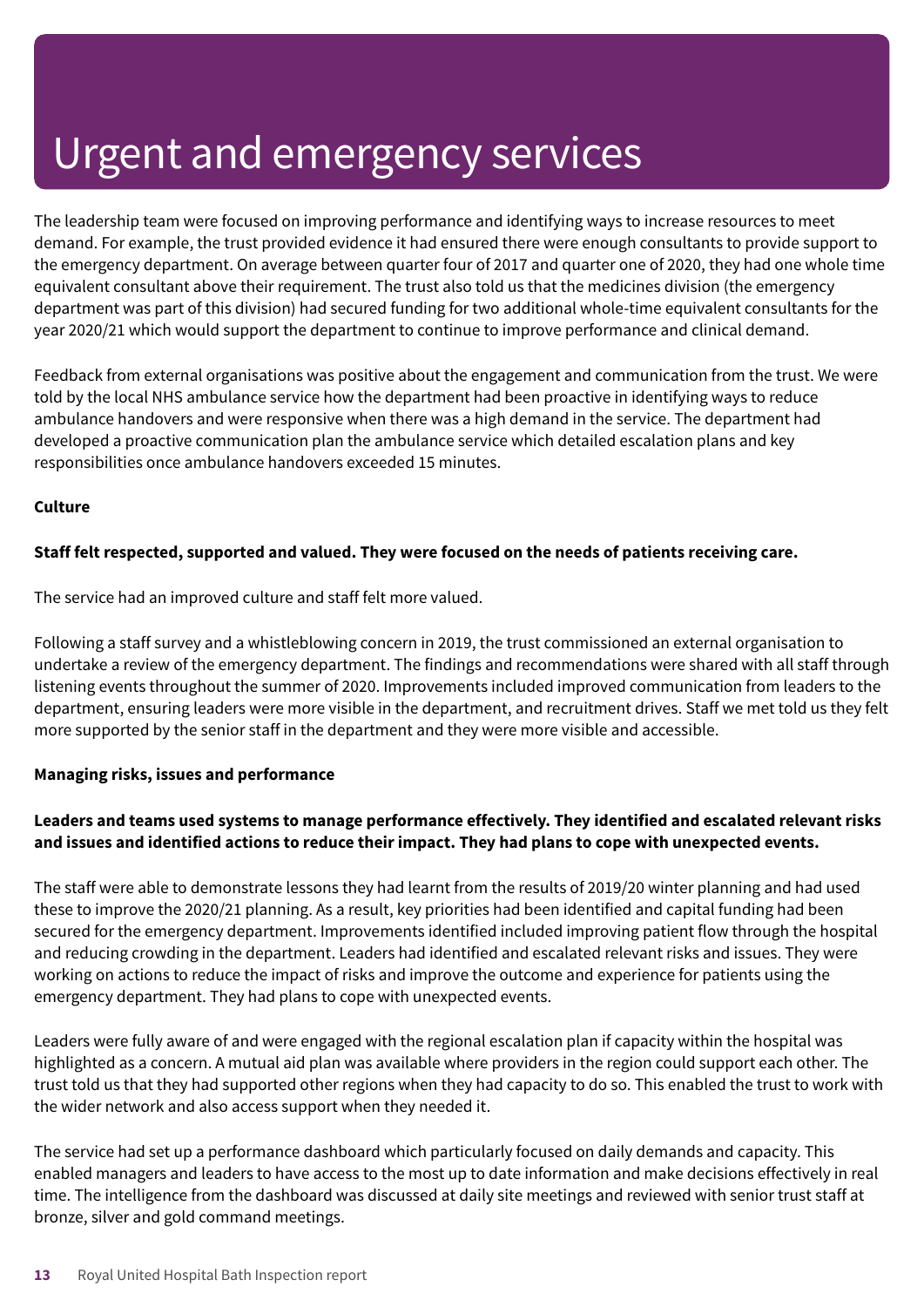The emergency department consultant lead for paediatrics was working closely with the trust's paediatric clinical lead on improvement work across both departments. There was a joint working group comprising of emergency department and paediatric teams focusing specifically on improving the paediatric pathway both within emergency department and the children's ward. We saw evidence of monthly performance review meetings taking place. This was where the emergency department performance in relation to the paediatric four-hour targets were reviewed and discussion around the outcomes. Investigations had been undertaken to identify the main causes around any breaches in performance standards around timeliness of treatment. However, an action plan had not yet been developed.

A weekly paediatric bulletin was produced for emergency department staff which included information on the number of safeguarding reviews completed, paediatric attendance in the emergency department and performance in relation to the four-hour standard, medicine management and 'hot topics' for learning.

### Areas forimprovement

Action the trust MUST take is necessary to comply with its legal obligations. Action a trust SHOULD take is because it was not doing something required by a regulation, but it would be disproportionate to find a breach of the regulation overall, to prevent it failing to comply with legal requirements in future, or to improve services.

#### **MUSTS**

#### **Urgent and emergency care**

• Ensure there are sufficient numbers of suitably qualified, competent, skilled and experienced paediatric nurses to provide safe care and treatment at all times. Regulation 18 (1)

#### **SHOULDS**

- Review the numbers of senior medical staff on duty, particularly at night, so there are sufficient doctors to manage patients within the complex layout of the emergency department, where they may be less visible, and the need to deal with urgent treatment.
- Review the plan for overcrowding in the emergency department waiting room to consider how to protect patients who cannot wait elsewhere or need protection from adverse weather or who need somewhere to be able to sit down.
- Develop a formal process for the clinical oversight of patients remaining in an ambulance.
- Provide responsive care and treatment to patients attending the emergency department in line with national performance standards.
- Record the time the patient is seen by the doctor in all patient records.
- Provide updated safeguarding training for all staff to meet trust targets.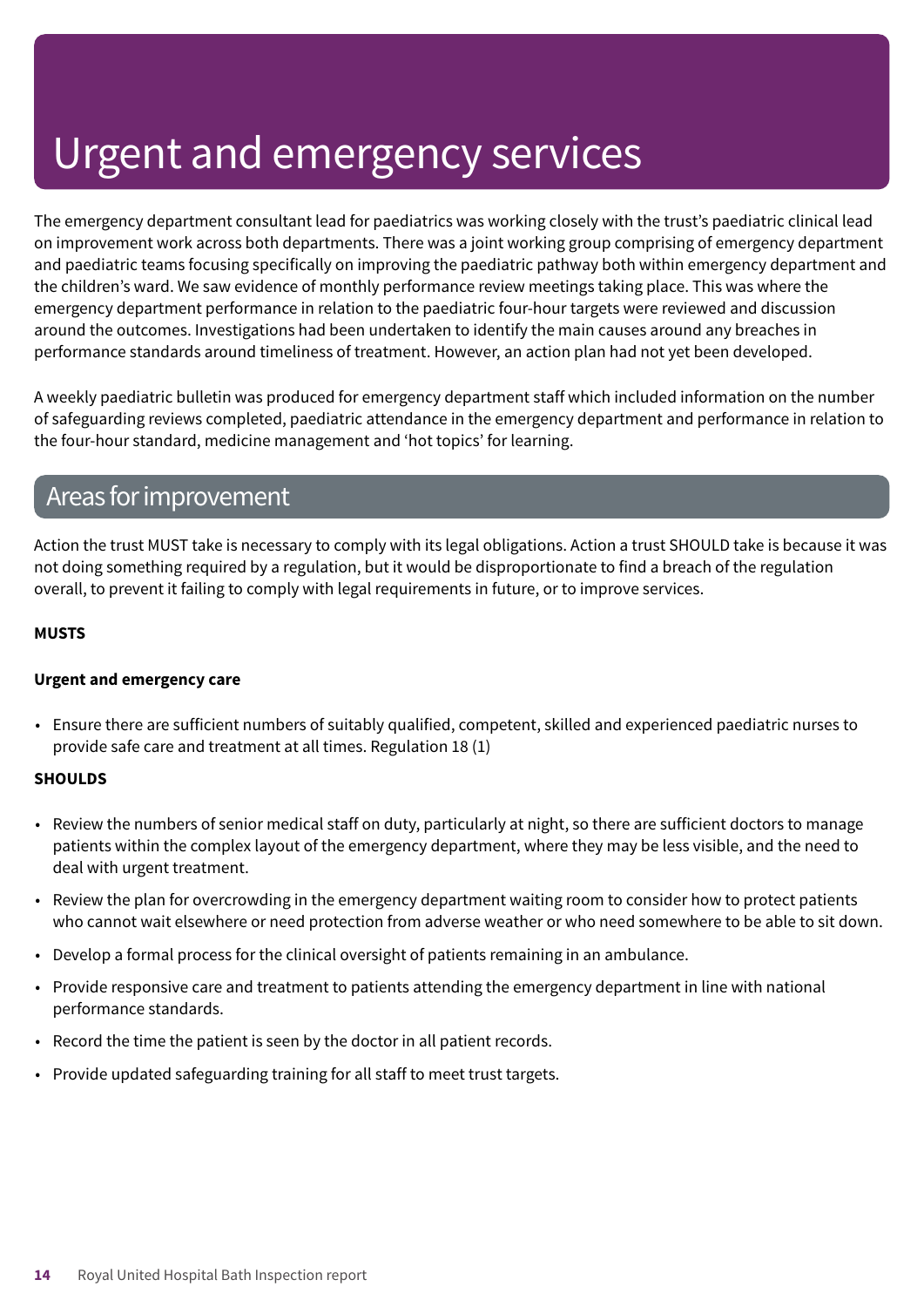## Our inspection team

The team that inspected the service comprised a CQC lead inspector, one other CQC inspector and two specialist advisors. The inspection team was overseen by Amanda Williams Head of Hospital Inspection.